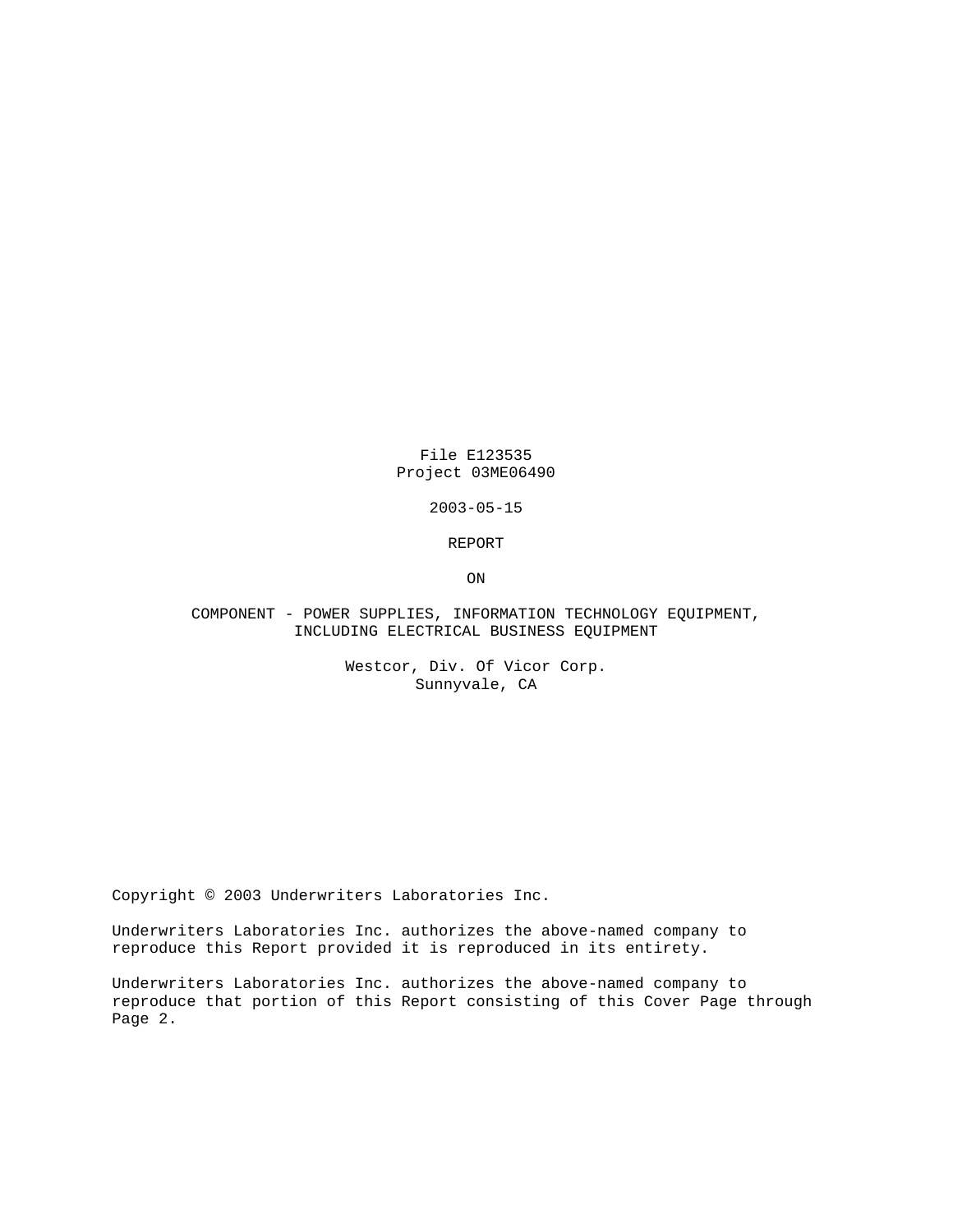| File E123535 | Vol. 2 | Sec. 10    | Page 1 | Issued: 2003-05-15  |
|--------------|--------|------------|--------|---------------------|
|              |        | and Report |        | Revised: 2007-04-02 |

## **DESCRIPTION**

PRODUCT COVERED:

 **USR, CNR - Component AC-DC Switching Power Supplies, FlatPAC-EN Series, Model Fla-bc-dddddd-ee-xx.** 

**Item 0. Number of Outputs a = any number 0-4 (note: each output can be rated 0-95 V dc)** 

- **Item 1. Module Configuration b = Total number of VI-200 and/or VI-J00 Series DC/DC Converters c = Total number of 2nd Gen Series DC/DC Converters.**
- **Item 2. Factory assigned Code (Non-safety related) dddddd = any alphanumeric combination or blanks**
- **Item 3. FlatPAC configuration Revision (Optional) ee = any alphanumeric combination or blanks (note: ee = G for RoHs compliant)**
- **Item 3. FlatPAC description (Optional) xx = Optional, any alphanumeric combination or blanks (note: xx = LL for low leakage models) (note: xx = E for extended temperature version)**

GENERAL CHARACTER AND USE:

The FlatPAC-EN Models are built using up to four Recognized Component (QQGQ2) Vicor DC-DC switching power supplies, which provide reinforced insulation between their inputs and outputs.

**The FlatPAC-EN Model FLa-bc-dddddd-ee-xx Power Supplies are an enclosed assembly provided with an input connector and output connectors/terminals for connection to a single-phase power source. Made for building-in, and used with Information Technology Equipment, Including Electrical business equipment.** 

\*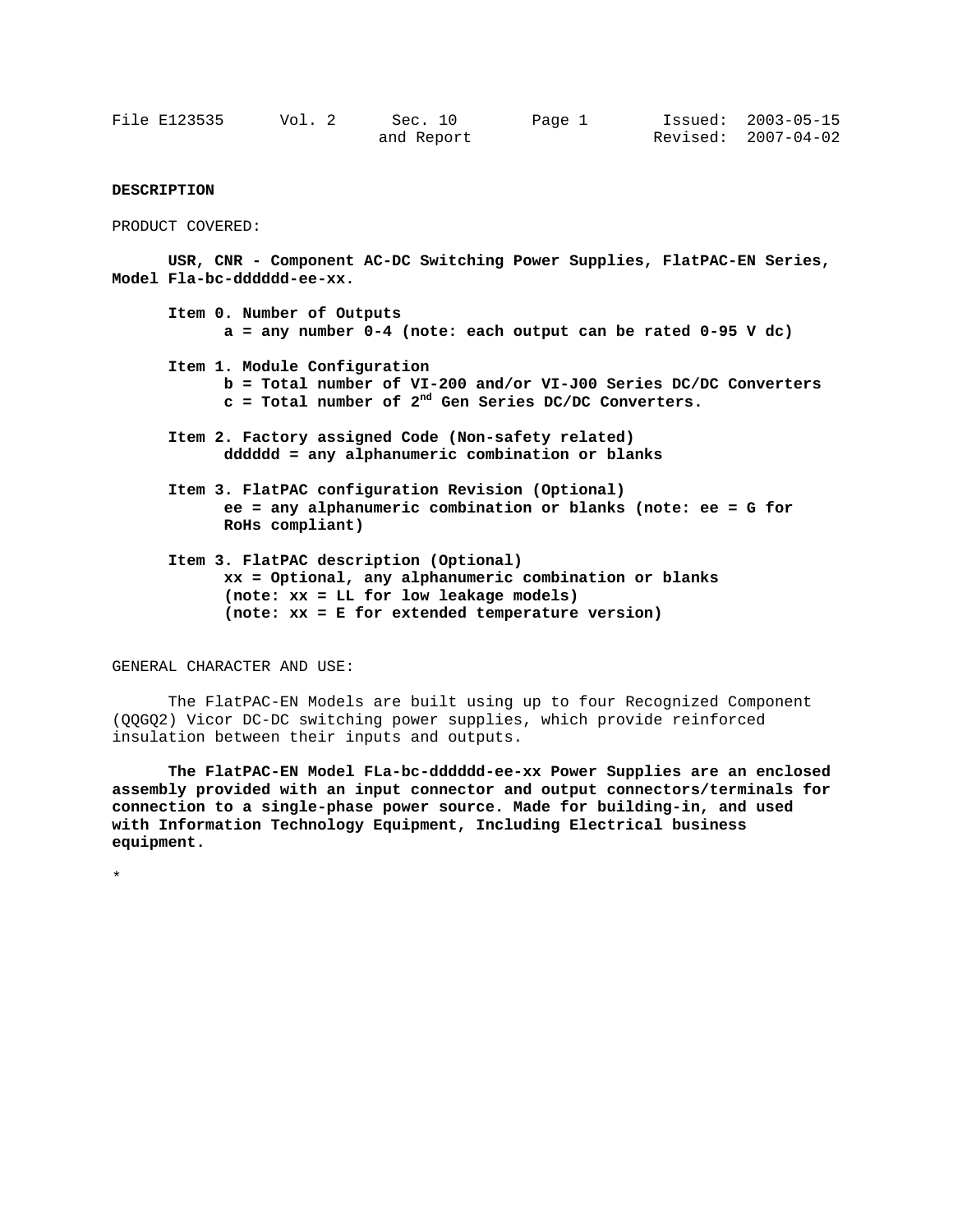| File E123535 | Vol. 2 | Sec. 10    | Page 1A | Issued: 2003-05-15 |
|--------------|--------|------------|---------|--------------------|
|              |        | and Report |         | New: 2007-04-02    |

ELECTRICAL RATING:

Inputs:

115/230 V ac, 47-63 Hz, 9/5 A. 300 V dc, 3 A Outputs: Up to four rated 2-48 V dc.

OUTPUT POWER:

260Watts max @ 90V ac 340Watts max @ 95V ac 450Watts max @ 100V ac 500Watts max @ 105V ac 500Watts max @ 115V ac 500Watts max @ 125V ac 500Watts max @ 132V ac 400Watts max @ 180V ac 450Watts max @ 185V ac 500Watts max @ 190V ac 500Watts max @ 195V ac 500Watts max @ 200V ac 500Watts max @ 205V ac 500Watts max @ 215V ac 500Watts max @ 225V ac 500Watts max @ 235V ac 500Watts max @ 245V ac 500Watts max @ 255V ac 500Watts max @ 265V ac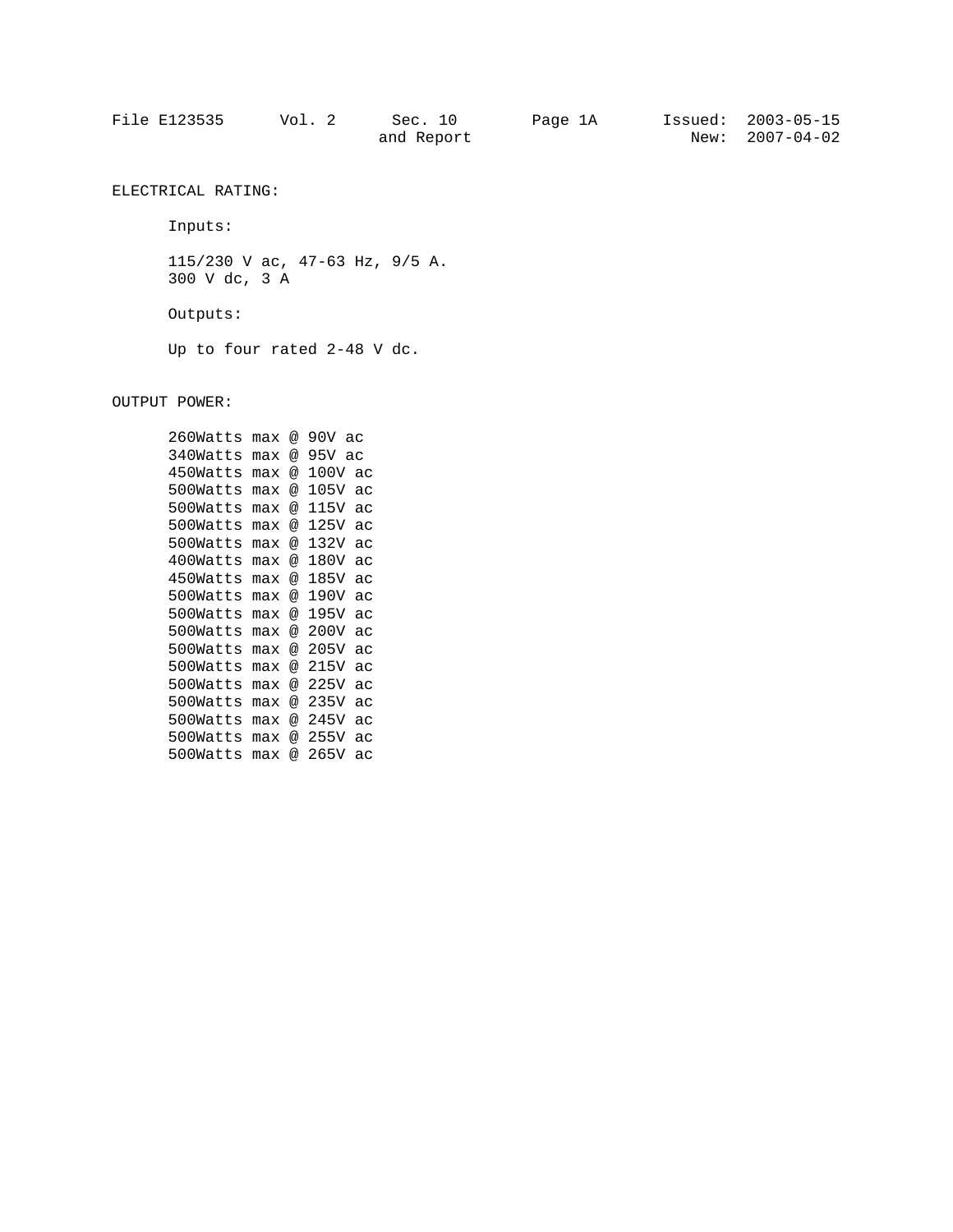| File E123535 | Vol. 2 | Sec. 10    | Page 2 | Issued: 2003-05-15  |
|--------------|--------|------------|--------|---------------------|
|              |        | and Report |        | Revised: 2007-04-02 |

ENGINEERING CONSIDERATIONS (NOT FOR UL REPRESENTATIVE USE):

 **USR/CNR indicates investigation to the Standard for Information \*Technology Equipment, Including Electrical Business Equipment, CAN/CSA C22.2 No. 60950- 00, UL60950, CAN/CSA C22.2 No. 950-95, UL 1950 Third Edition, and the Standard for Information Technology Equipment Including Electrical Business Equipment, UL 60950-1:2003, First Edition; CAN/CSA C22.2 No. 60950-1-03.** 

 For use in (or with) complete equipment where the acceptability of the combination is determined by Underwriters Laboratories Inc.

Conditions of Acceptability - When installed in the end-use equipment, consideration shall be given to the following:

 **1. The power supply should be installed in compliance with the enclosure, mounting, spacings, temperature, and casualty and segregation requirements of the ultimate application. These components have been judged on the basis of the required spacings in CAN/CSA C22.2 No.60950-00, CAN/CSA C22.2 No. 950-95, UL 1950 Third Edition, CAN/CSA C22.2 No. 60950-1-03, UL60950-1.** 

 2. The baseplate temperatures of the Vicor DC-DC converter switching power supplies should be measured in the end-use equipment, and should not exceed 85 $^{\circ}$ c for  $1^{\rm st}$  Gen VI-200's and should not exceed 100 $^{\circ}$ C for  $1^{\rm st}$  Gen VI-J00's and 2<sup>nd</sup> Gen Micro, Mini, Maxi families.

 3. The acceptability of the input connector and output mating connectors/terminals relative to secureness, insulating materials and temperature should be considered in the end product evaluation.

 4. This product has been evaluated as Class I, Component Supply for building-in.

5. VI-200 1st Gen DC-DC Secondary outputs 2V-60V comply with SELV requirements; VI-J00 1<sup>st</sup> Gen DC-DC Secondary outputs 2V-40V comply with SELV requirements; Micro, Mini, Maxi 2<sup>nd</sup> Gen DC-DC Secondary outputs 2V-48V comply with SELV requirements; higher voltage outputs are non-SELV.